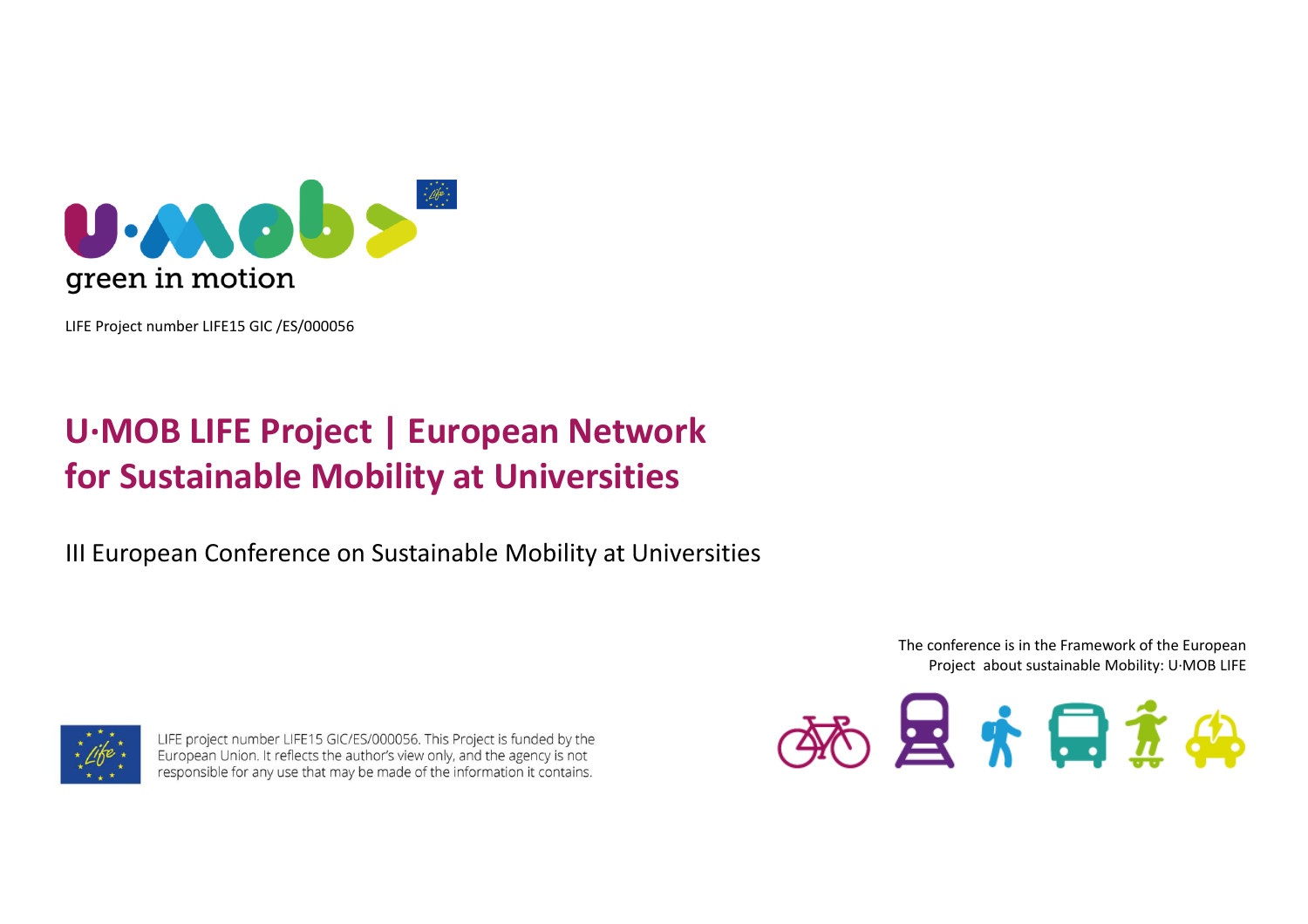

### **What is U·MOB?**

### *U·MOB LIFE | European University Network for Sustainable Mobility:*

- European project funded by the **LIFE** programme of the European Commission.
- Aimed at the creation of a **university network** to facilitate the exchange and transfer of knowledge about sustainable mobility best practices among European universities.
- As a tool for the reduction of CO<sub>2</sub> emissions due to the university community mobility.





LIFE project number LIFE15 GIC/ES/000056. This Project is funded by the European Union. It reflects the author's view only, and the agency is not responsible for any use that may be made of the information it contains.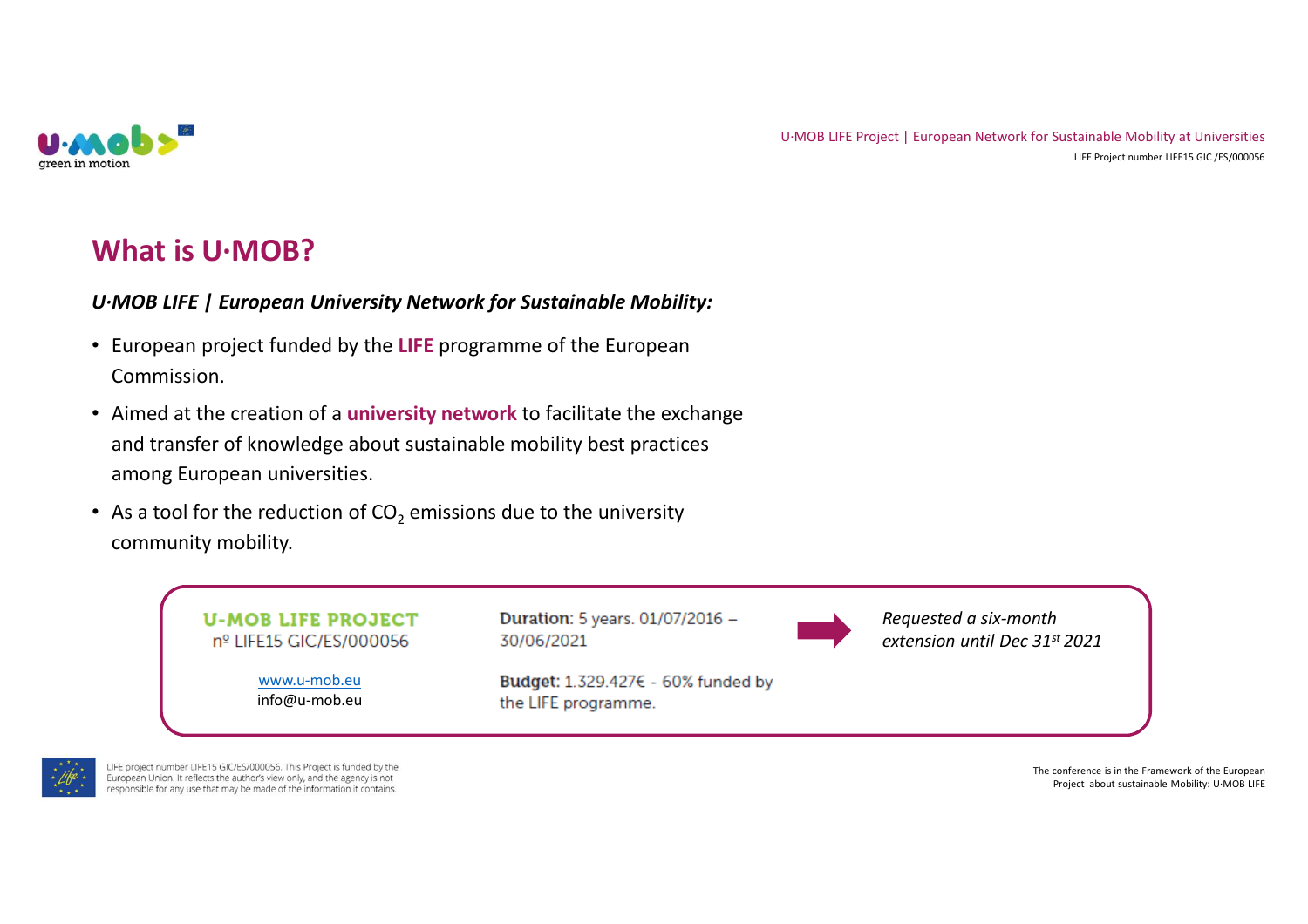

### **Project main goals…**

**Create a "European University Network for Sustainable Mobility"** capable of replicate and transfer best practices.







LIFE project number LIFE15 GIC/ES/000056. This Project is funded by the European Union. It reflects the author's view only, and the agency is not responsible for any use that may be made of the information it contains.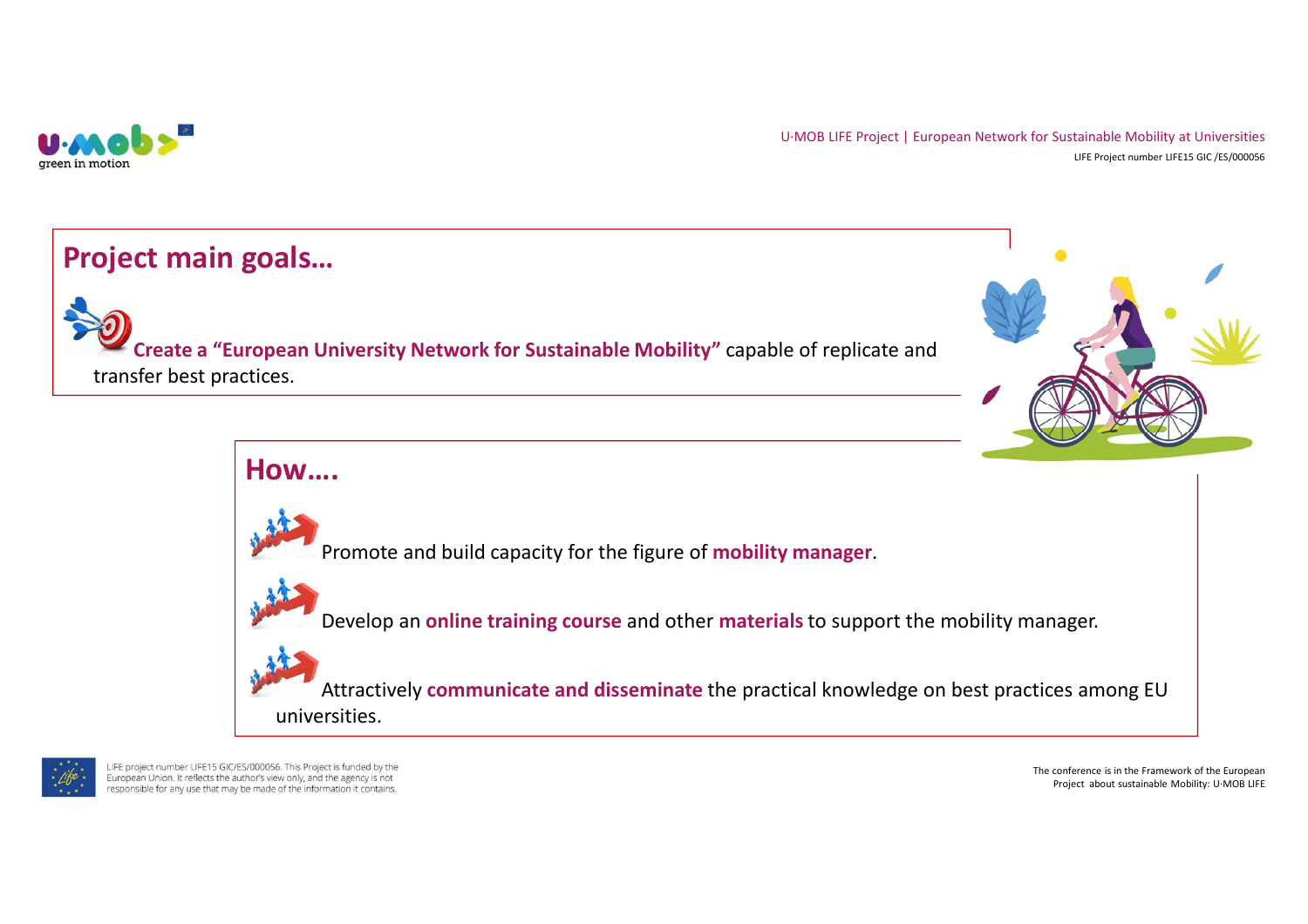





LIFE project number LIFE15 GIC/ES/000056. This Project is funded by the European Union. It reflects the author's view only, and the agency is not responsible for any use that may be made of the information it contains.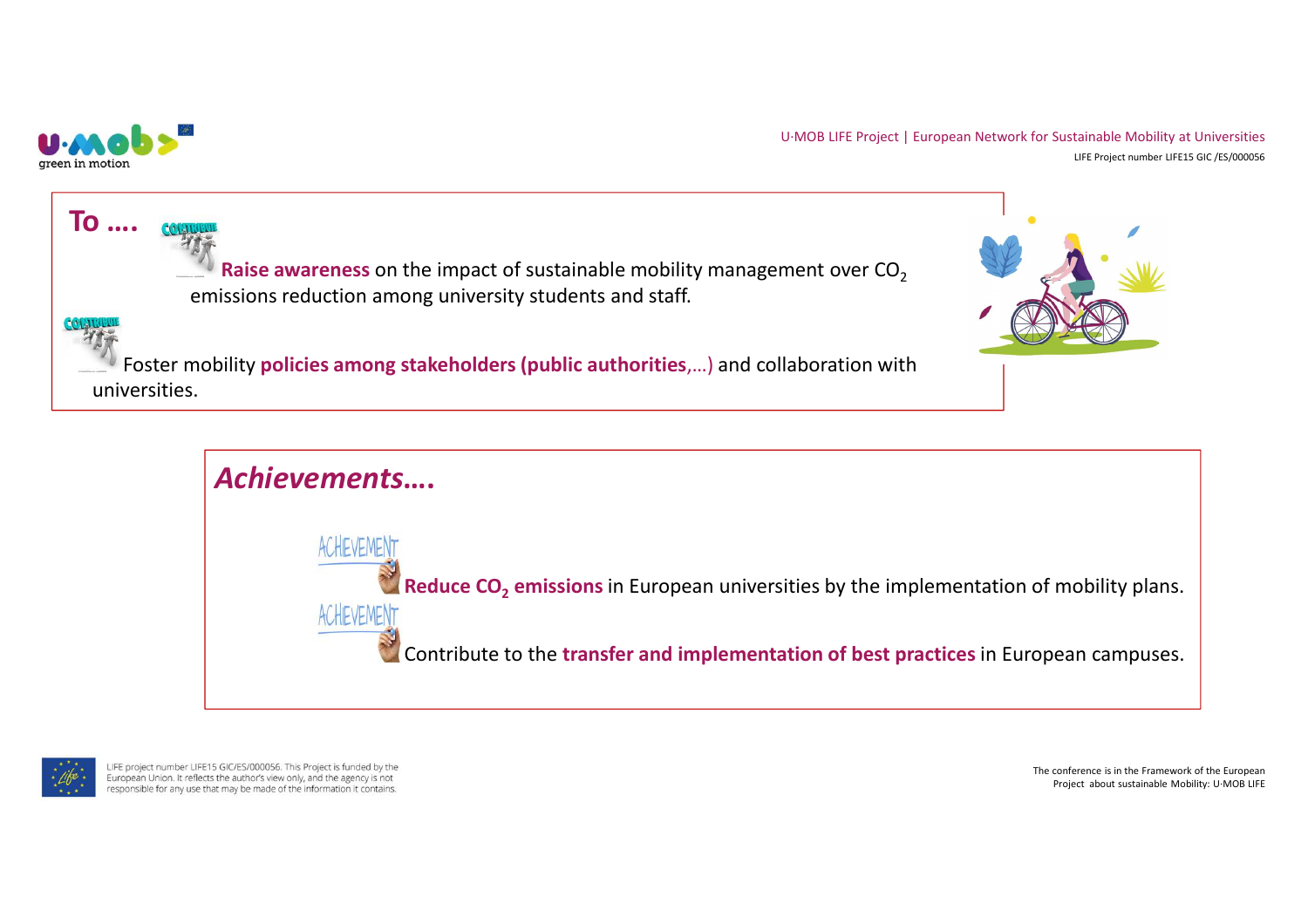

## **What are the main results?**

- *85 universities* from 11 EU countries.
- More than *2,000,000 people* involved in Europe; more than *60 NUTS3.*
- About *100 best practices* collected and published.
- *3 European conferences* in Barcelona, Cracow and Bergamo (online)
- More than *16,000 mobility surveys* collected; *10 universities*  implementing *mobility plans* with the partners' technical assistance.
- More than *300 people* conducting the training course on Mobility Management.
- *80 stakeholders* involved in the project actions.
- More than *15 written materials* (guidelines, reports, presentations); *30 graphic designs; 30 videos.*
- More than *55,000 visits* to the project materials.
- More than *2,000 surveys* to raise awareness.



LIFE project number LIFE15 GIC/ES/000056. This Project is funded by the European Union. It reflects the author's view only, and the agency is not responsible for any use that may be made of the information it contains.

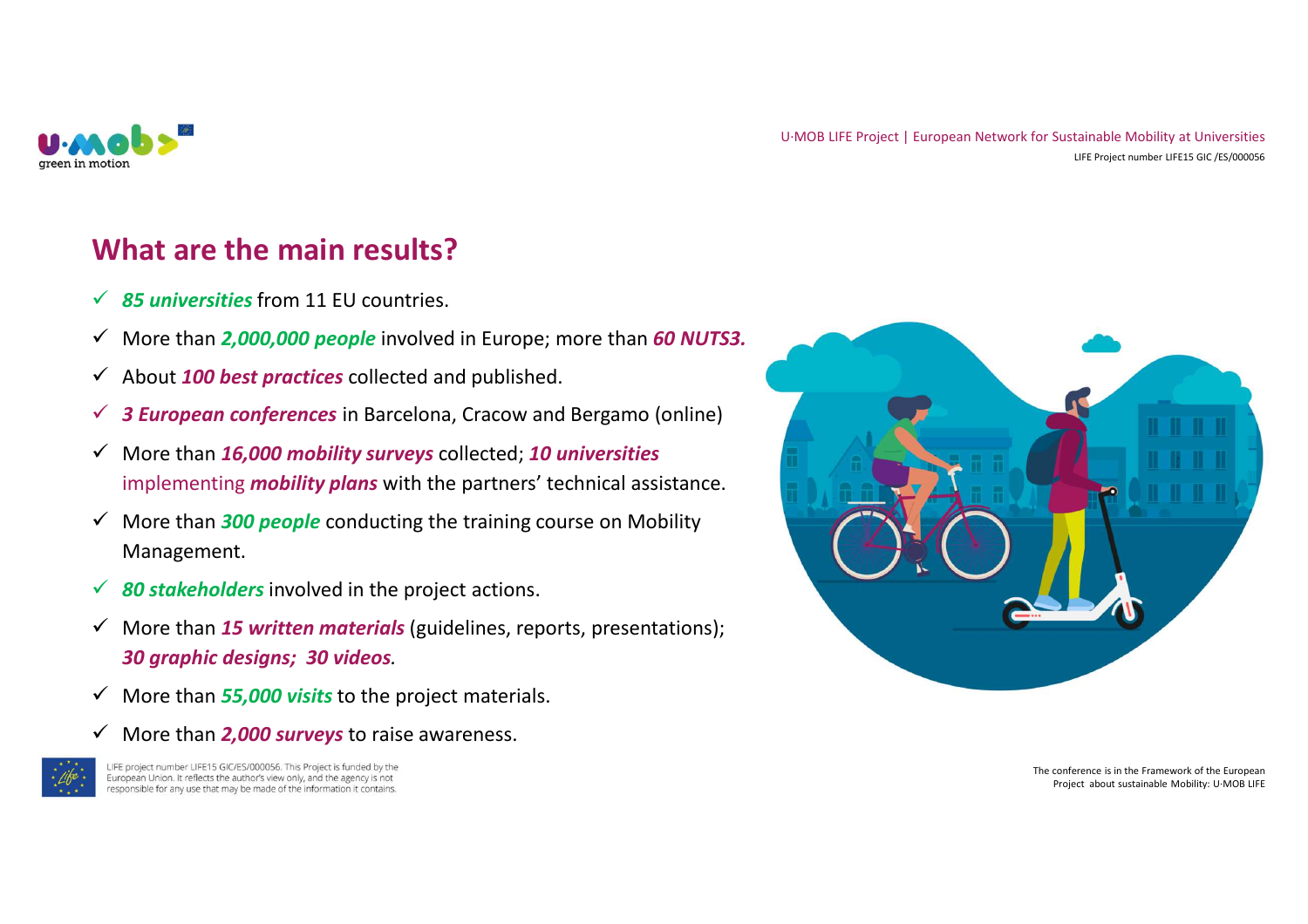

## **But the most important project outputs are:**

- **Definition of mobility strategies and plans, supported by the university governing bodies**
- **Appointment of mobility managers, as key personnel to develop sustainable mobility policies**
- **Implementation of mobility best practices at European campuses.**
- **Collaboration with authorities, transport agencies, representatives of civil society, companies…**

## **Finally sustainable outputs**

- **Reduction of the use of cars run on fossil fuels.**
- **Increase of the use of sustainable transport means.**
- **Reduction of the CO<sup>2</sup> emissions linked to university commuting.**



LIFE project number LIFE15 GIC/ES/000056. This Project is funded by the European Union. It reflects the author's view only, and the agency is not responsible for any use that may be made of the information it contains.



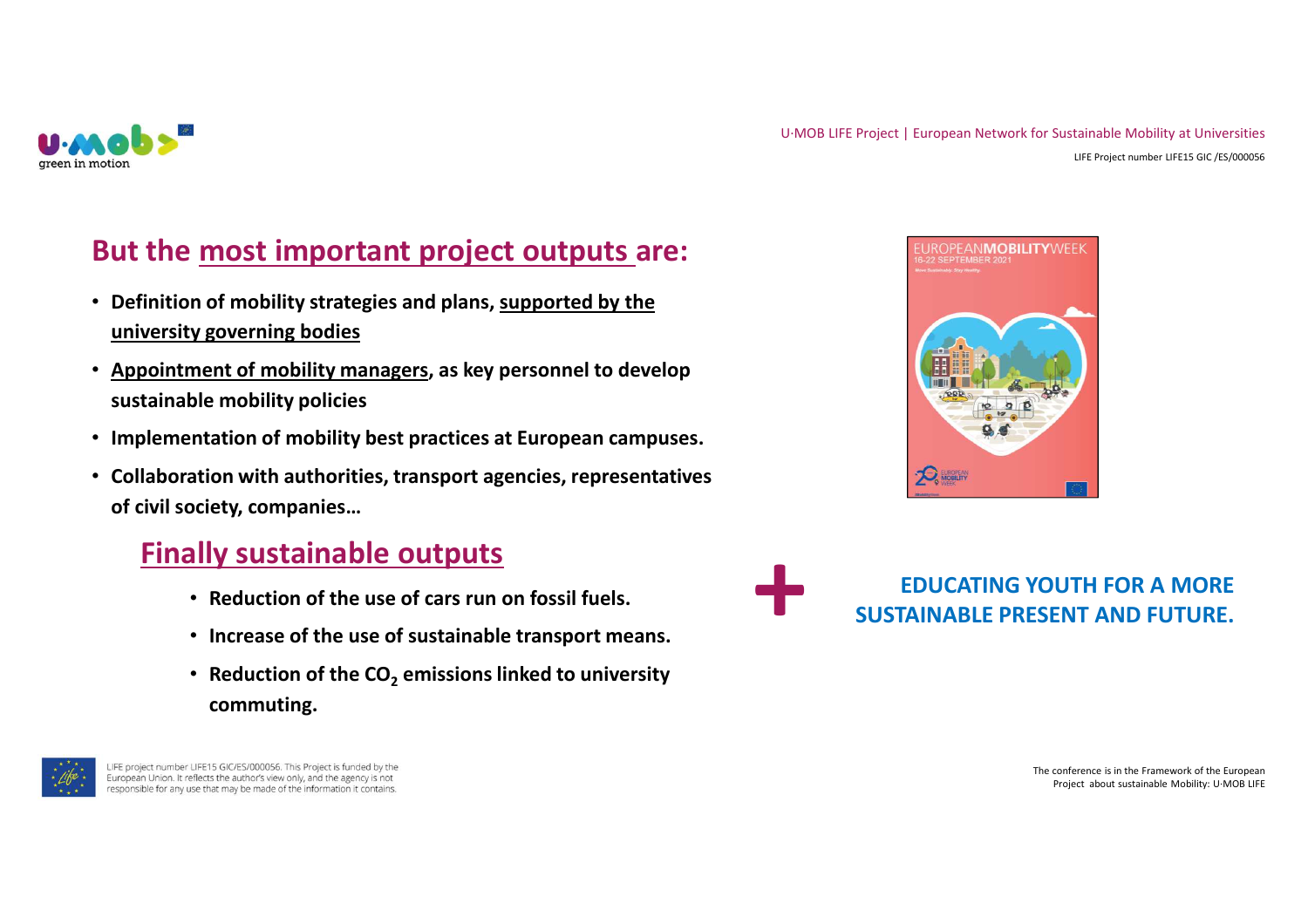

## **The project is finishing… AND WHAT NOW?**

- Partners have worked on how to **ensure the continuity of the network**.
- <sup>A</sup>**survey** was sent to network universities to know their opinion.
- As a consequence, **two steps** have been defined:

### **1. MEMORANDUM OF UNDERSTANDING**

**Simple cooperation agreement** among partners describing the network's way of functioning, which includes **no direct cash contributions,** only the dedication of the staff of the signatories.

The network will work through regular online meetings and production of materials developed thanks to a collaborative work.

If members decide to buy a service (consultancy, graphic design, website update, etc), the costs will be shared among those who agree.

### **2. BYLAWS OF AN ASSOCIATION**

 If universities are **willing to be more involved**, including **paying a fee** to finance the activities, an **association** will be the right vehicle to support the network **in the future**.

Then, different activities may be developed such as design of awareness materials, collection and publication of new best practices, forums or conferences, etc.



LIFE project number LIFE15 GIC/ES/000056. This Project is funded by the European Union. It reflects the author's view only, and the agency is not responsible for any use that may be made of the information it contains.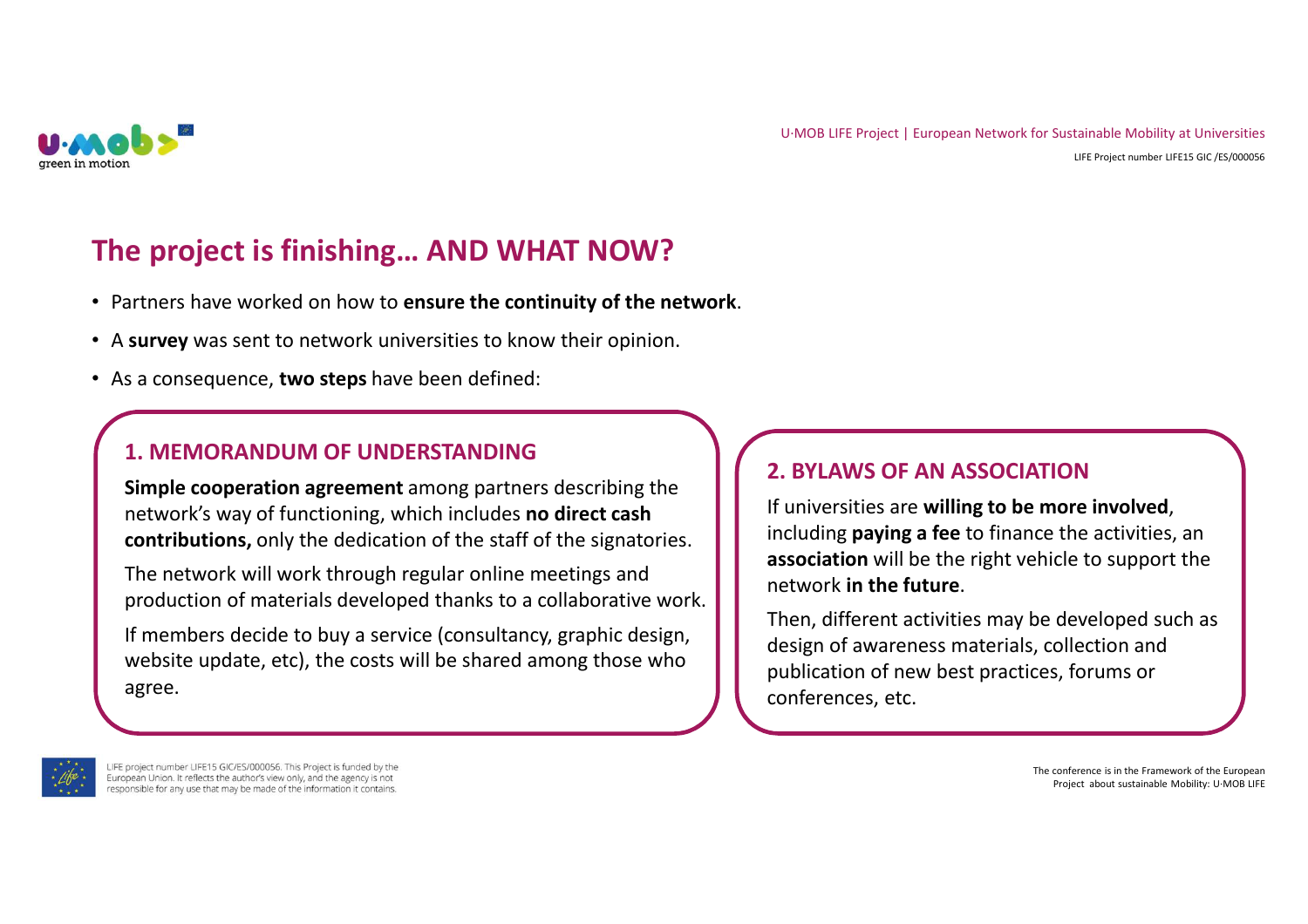

# **IN CONCLUSION**

 For five years, the project has been a useful tool to help universities manage sustainable mobility and promote cooperation. It will continue to be in the future.

**Soon we will invite the network universities to sign the MoU.** Everyone's involvement is needed to maintain the benefits of this networking.

**Any European university is invited as well.** You still have time!

WE ARE COUNTING ON ALL OF YOU!!!!!!



LIFE project number LIFE15 GIC/ES/000056. This Project is funded by the European Union. It reflects the author's view only, and the agency is not responsible for any use that may be made of the information it contains.